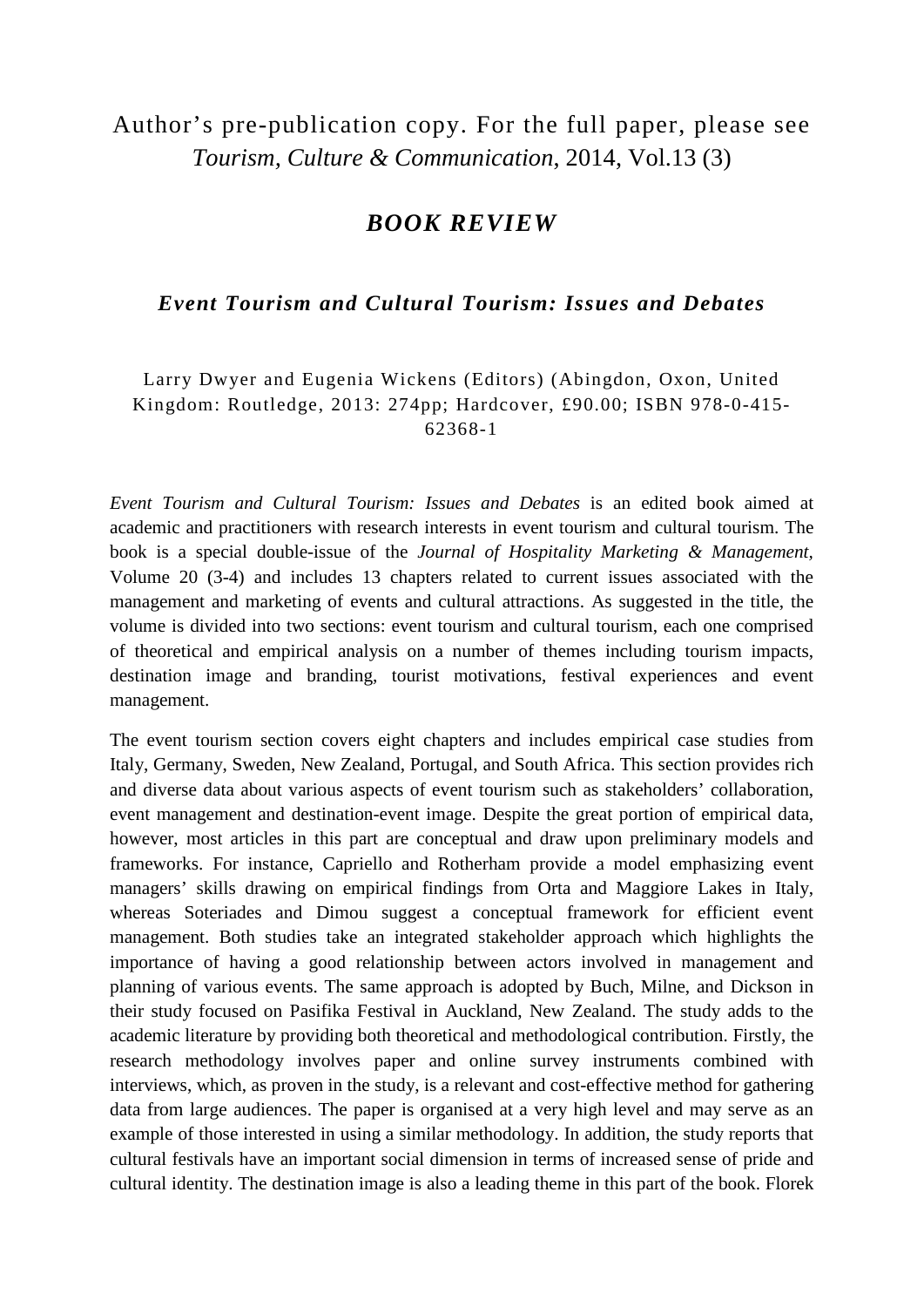and Insch develop a framework exploring the relationship between destination and event image based on a case study of FIFA 2006 World Cup held in Germany. The study findings reveal that the event has definitely improved the image of the country and has successfully demonstrated the friendliness and approachability of Germans. However, the authors argue that the destination-event image fit matrix is not "a stand-alone tool" (p.44) and substantial resources and efforts are needed in selecting appropriate tools to measure these effects. Mendes, Oom do Valle and Guerreiro also concern the topic of destination image drawing on a case study of Algarve, Portugal. As a premier sun and beach destination, the resort is an attractive place for recreational visitors and leisure experiences have strongly influenced the image of the destination. The study examines *Allgarve*, a new tourism strategy based on cultural, artistic and sports events, which is aimed at repositioning the destination as a place which "appeals to a wide range of experiences in one place" (p.129). Adopting a quantitative approach, the research explores how the new strategy contributes to the image of the destination as a whole. The paper provides a great portion of relevant academic literature and can appeal to students and practitioners interested in the topic of destination image. Although the limitations identified by the authors, the study contains a great portion of empirical data. The findings suggest that the program has had a strong influence on the destination image. The remaining three articles concern innovations and creativity, sustainability and territorial marketing of festivals. Mia Larson contributes to the volume by exploring the renewal processes of three festivals in Sweden. Her research concludes with identifying distinctive factors which contribute to innovations and creativity – the demands of visitors, the perspectives of renewal of both management and team members as well as organisational culture and change of managers and staff. Van Niekerk and Coetzee focus their paper on sustainable development of the Innibos Arts Festival in South Africa. The study utilizes the VICE model (visitors, industry, community and environment) in order to identify the various characteristics and needs of visitors, the impacts of the festival for the local industry, community, and environment and how there aspects contribute to the sustainability of the festival. Based on quantitative approach, the analysis suggests that the model is a useful tool for measuring the level of sustainability, but more empirical research is needed to determine the effectiveness of the model. In the final chapter of the section Simeon and Buonincontri explore the territorial marketing policies of Ravello Festival in Italy. The festival is regarded as a key part of the tourism development in Amalfi Coast and Ravello and it is widely recognized as a symbol the main instrument of territorial marketing. The research reports a variety of positive impacts including job creation, strong integration with local community attachment, revitalization of local crafts and traditions and improved infrastructure.

The second part of the book examines the cultural tourism theme. Comprising of five chapters, the section covers various impacts of tourism development, tourist motivations, religious tourism, and heritage tourism based on case studies from United Kingdom, Turkey, Malaysia and South Africa. Unlike the previous section, this part of the volume is entirely based on empirical case study analyses. The section begins with a case study of Legoland Windsor Theme Park in United Kingdom. Bakir and Baxter examine the concept of "touristic fun" by exploring tourists' motivational factors. The paper adopts a qualitative methodology including semi-structured interviews and non-participant observation and employs grounded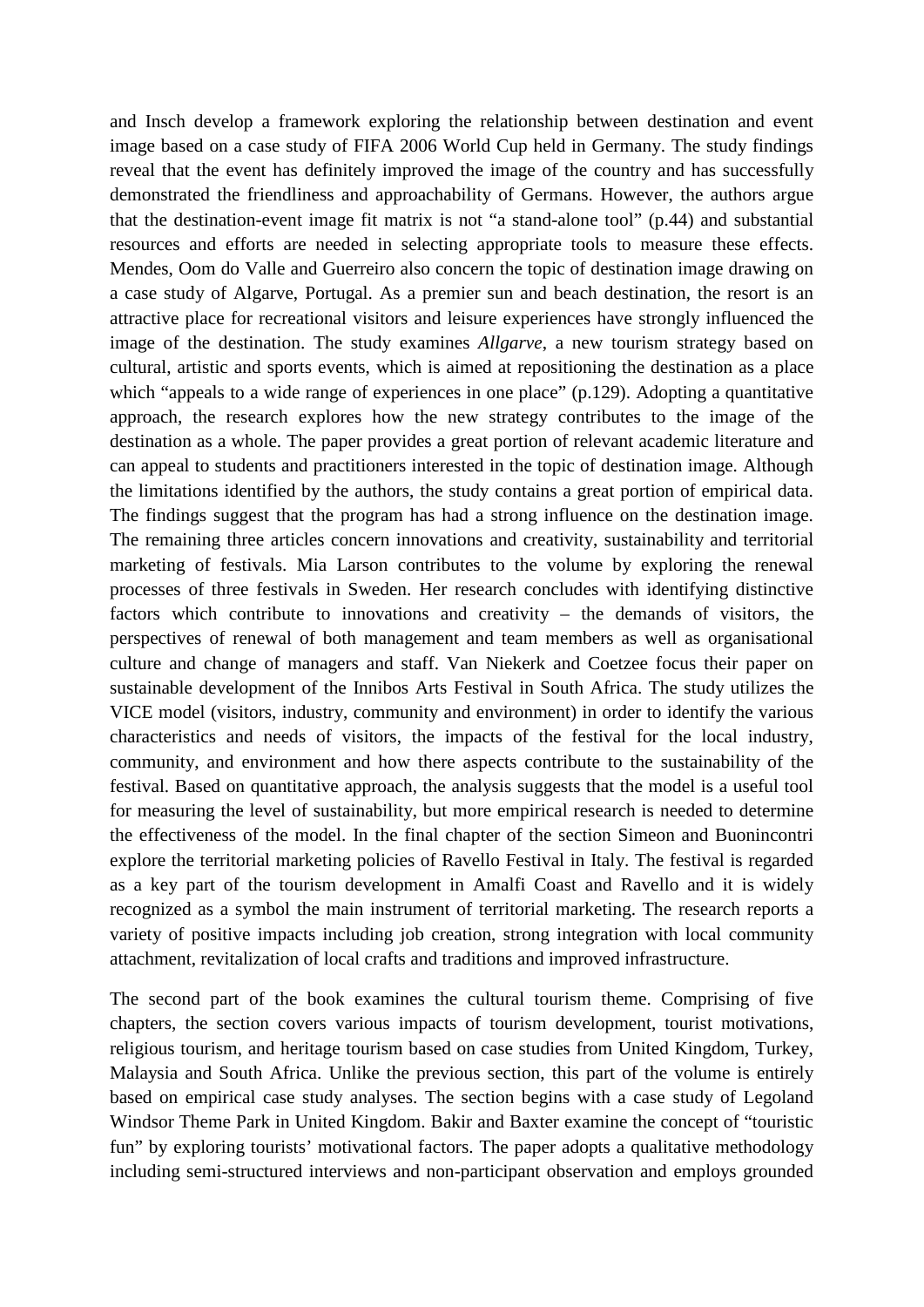theory approach. The study results are particularly vital in both academic and practitioners. Firstly, the research contributes to the literature of tourist motivation and visitor management and particularly the motivation of visiting family theme parks. Secondly, the results also inform marketing managers and offer a perspective for future advertising and promotional strategies. The section continues with Alvarez and Korzay who examine the role of culture and history in creating an image for a destination. Using Turkey as a key study, they argue that knowledge and awareness are critical instruments of destination image and can influence the overall perceptions regarding the destination. The paper is very well presented and the findings can contribute for the marketing of heritage tourism destinations. Additionally, they emphasize that the level of knowledge affects tourist motivation and travel patterns. Drawing on a data collected from Spanish visitors, the authors argue that Turkey is still suffering from previously created image as a cheap mass tourism destination and more efforts are needed to promote and advertise cultural and heritage based tourism products, such as ancient civilizations and history outside Istanbul. Religious tourism and religious experiences are also presented in the section. Kasim explores the implications of religious experiences and their relation with tourism. Drawing on qualitative analysis, the article presents Hindu parents' perspectives on Thaipusam, a popular religious festival in Malaysia. The analysis suggests that the festival is a significant event for the local devotees and tourism only exist as a complementary activity. The author stresses the importance about the negative impacts such as commodification and overcrowding and suggests a need of developing a niche market for religious tourism to avoid, or at least to minimize the negative impacts caused by disrespectful tourists. However, Kasim highlights that uniqueness and authenticity of the festival should be preserved and suggests that sustainability of the event can be reached through a strategy aimed at preserving the authenticity of the rituals, educating visitors about their behaviour and encouraging donations to support the continuity of the rituals. Simone-Charteris and Boyd further analyze the theme of religious tourism in their case study of Northern Ireland. However, their main theme is related with politico-religious tourism and concerns the perceptions of public and private tourist sector organizations. The results suggest that religious and political tourism have a mutual relationship and share similar contexts. According to the study findings, tourists interested in political and religious sites often have similar motivations and visit same attractions. In relation to public-private sector relationship, the authors share the idea about some issues which still prevent a good level of cooperation between them, such as lack of trust and major differences in interests and priorities. The final chapter of the book focuses on the Shangana Cultural Village in South Africa. Jennifer Briedenhann's article discusses the role of small operators in promoting pro-poor tourism and explores Shangana –a project built upon cultural and natural aspects of a local community.. The author argues that pro-poor tourism literature is limited only at large tourism actors and neglects the potential of small operators which actually dominate the South African tourism market. The study reports positive economic and livelihood impacts, but the most notable effects are related to the opportunities given to local people. Improved skills, training, empowerment as well as enhanced pride and identity are effects which have largely improved local facilities and way of life. The article strongly argues that small tourism operators have an important role for poverty alleviation, especially in rural areas.